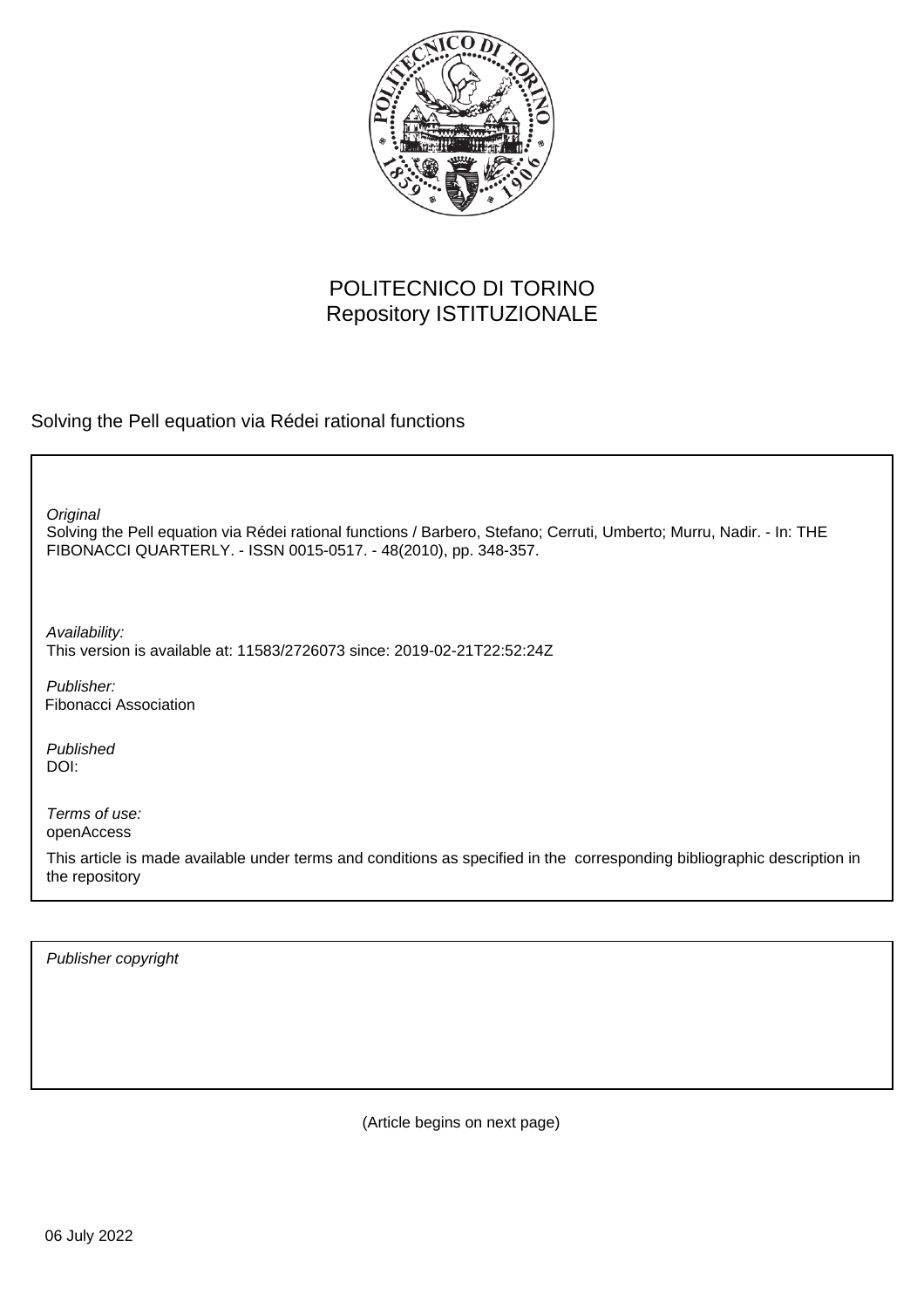## SOLVING THE PELL EQUATION VIA RÉDEI RATIONAL FUNCTIONS

#### STEFANO BARBERO, UMBERTO CERRUTI, AND NADIR MURRU

ABSTRACT. In this paper, we define a new product over  $\mathbb{R}^{\infty}$ , which allows us to obtain a group isomorphic to  $\mathbb{R}^*$  with the usual product. This operation unexpectedly offers an interpretation of the Rédei rational functions, making more clear some of their properties, and leads to another product, which generates a group structure over the Pell hyperbola. Finally, we join together these results, in order to evaluate solutions of Pell equation in an original way.

### 1. INTRODUCTION

The Pell equation is

$$
x^2 - dy^2 = 1,
$$

where  $d$  is a given positive integer and  $x, y$  are unknown numbers, whose values we are seeking over the integers. If  $d$  is a perfect square, the Pell equation has only the trivial solution  $(1, 0)$ . The interesting case is when d is not a square, because then the Pell equation has infinite integer solutions. For example, knowing the minimal non trivial solution  $(x_1, y_1)$  with  $x_1$  and  $y_1$  positive integers, we can evaluate

$$
(x_1 + y_1\sqrt{d})^n = x_n + y_n\sqrt{d}, \quad \forall n \ge 0
$$

where  $(x_n, y_n)$  is also a solution of the Pell equation (cf. [5]). The Pell equation has ancient origins (for further references, see [1], [14]) dating back to Archimedes Cattle Problem, but it is not known if Archimedes was able to solve it. Surely the first mathematician who found a method for solving the Pell equation was the Indian Brahmagupta. If you know two solutions  $(x_1, y_1)$  and  $(x_2, y_2)$  of the Pell equation, with the Brahmaguptha method you find that

$$
(x_1x_2 + dy_1y_2, x_1y_2 + y_1x_2), (x_1x_2 - dy_1y_2, x_1y_2 + y_1x_2)
$$

are also solutions. Nowadays the most common method of resolution involves continued fractions. A continued fraction is a representation of a real number  $\alpha$  through a sequence of integers as follows:

$$
\alpha = a_0 + \cfrac{1}{a_1 + \cfrac{1}{a_2 + \cfrac{1}{a_3 + \cdots}}},
$$

where the integers  $a_0, a_1, \ldots$  can be evaluated with the recurrence relations

$$
\begin{cases} a_k = [\alpha_k] \\ \alpha_{k+1} = \frac{1}{\alpha_k - a_k} & \text{if } \alpha_k \text{ is not an integer} \end{cases} \quad k = 0, 1, 2, \dots
$$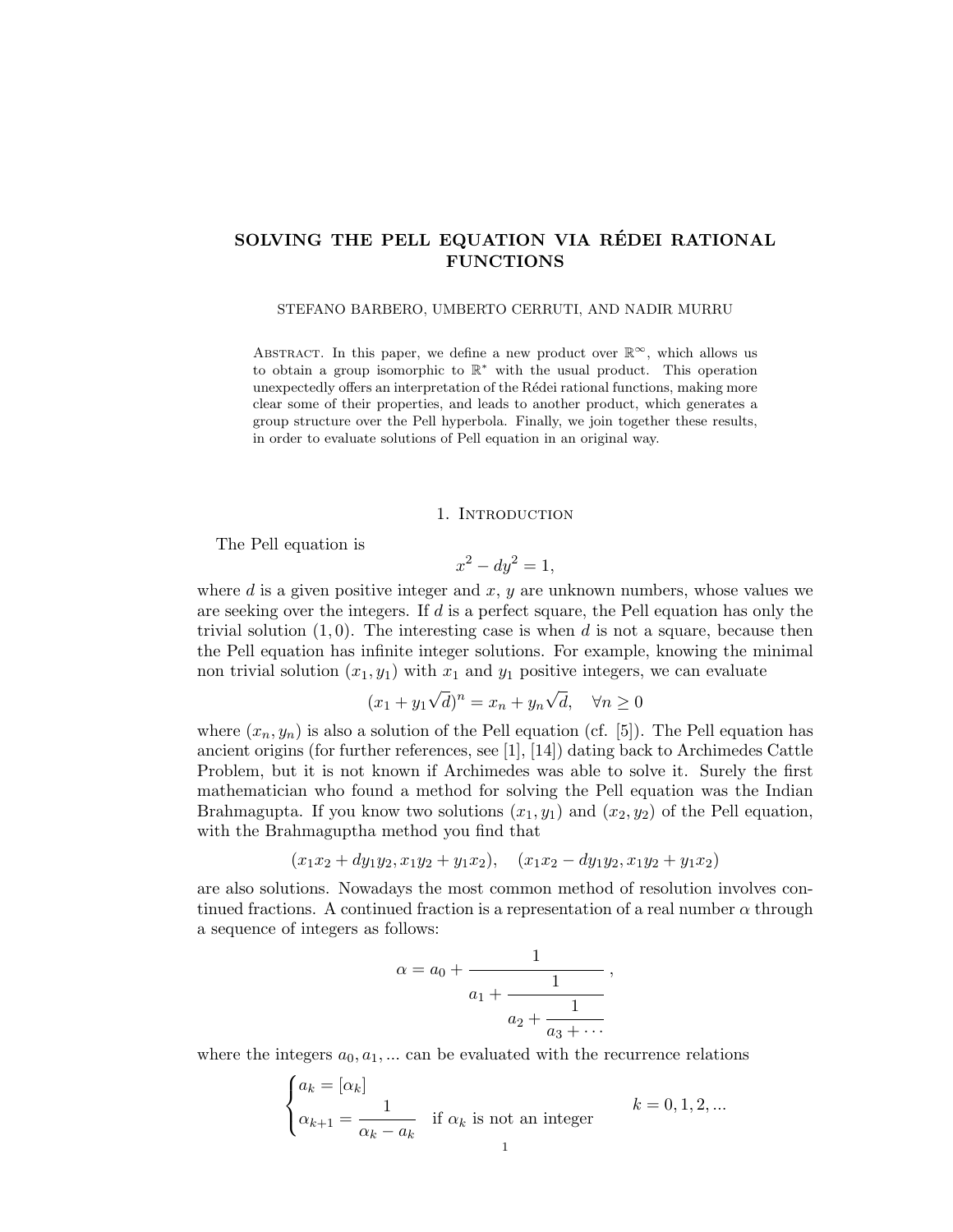for  $\alpha_0 = \alpha$  (cf. [10]). A continued fraction can be expressed in a compact way using the notation  $[a_0, a_1, a_2, a_3, \ldots]$ . The finite continued fraction

$$
[a_0, ..., a_n] = \frac{p_n}{q_n}, \quad n = 0, 1, 2, ...
$$

is a rational number and is called the *n*-th *convergent* of  $[a_0, a_1, a_2, a_3, \ldots]$ . The is a rational number and is called the *n*-th *convergent* of  $[a_0, a_1, a_2, a_3, ...$ <br>continued fraction expansion of  $\sqrt{d}$  is periodic and it has the form (cf. [10])

$$
\sqrt{d} = [a_0, a_1, ..., a_{L-1}, 2a_0].
$$

It is possible to prove that the minimal solution of the Pell equation is

$$
(x_1, y_1) = (p_{L-1}, q_{L-1}), \quad L \text{ even}
$$
  
 $(x_1, y_1) = (p_{2L-1}, q_{2L-1}), \quad L \text{ odd},$ 

where

$$
\frac{p_{L-1}}{q_{L-1}} = [a_0, ..., a_{L-1}]
$$
  

$$
\frac{p_{2L-1}}{q_{2L-1}} = [a_0, ..., a_{2L-1}].
$$

Furthermore all solutions of the Pell equation are of the form  $(p_{nL-1}, q_{nL-1})$ , when L is even, and  $(p_{2nL-1}, q_{2nL-1})$  when L is odd, for  $n = 1, 2, ...$  (cf. [10]). The geometrical locus containing all solutions of the Pell equation is the Pell hyperbola

$$
H_d = \{(x, y) \in \mathbb{R}^2 : x^2 - dy^2 = 1\}.
$$

The fascinating aspect of working with the Pell hyperbola is a group law that we can give over  $H_d$ . In fact, for every pair of points  $P, Q \in H_d$ , we can define their product as the intersection between  $H_d$  and a line through  $(1,0)$  parallel to the line  $PQ$ . This geometric construction is essentially the same presented in the book of Veblen (cf.  $[13]$ ) as a general product between points on a line ( $[13]$  p. 144), which can be defined in a similar way over conics  $([13], p.231-232)$ , in order to obtain a group structure. Algebraically (see, e.g., [5]) this product between two points  $(x_1, y_1)$  and  $(x_2, y_2)$  is given by the point

$$
(x_1x_2 + dy_1y_2, y_1x_2 + x_1y_2).
$$

This geometric group law over the Pell hyperbola, similar to that one over an elliptic curve, has the advantage of a nice algebraic expression, which yields greatly simplified formulas (cf.  $[6]$ ). In this paper we will see how it is possible to obtain this product in an original way, starting essentially from a transform over  $\mathbb{R} \cup \{\infty\}$ . Then we will use the Rédei rational functions (cf.  $[11]$ ) in order to evaluate the powers of points over  $H_d$ . √

The Rédei rational functions arise from the development of  $(z +$  $\overline{d})^n$ , where z is an integer and where  $d$  is a nonsquare positive integer. One can write √ √

$$
(z + \sqrt{d})^n = N_n(d, z) + D_n(d, z)\sqrt{d} , \qquad (1.1)
$$

where

$$
N_n(d,z) = \sum_{k=0}^{[n/2]} \binom{n}{2k} d^k z^{n-2k}, \quad D_n(d,z) = \sum_{k=0}^{[n/2]} \binom{n}{2k+1} d^k z^{n-2k-1}.
$$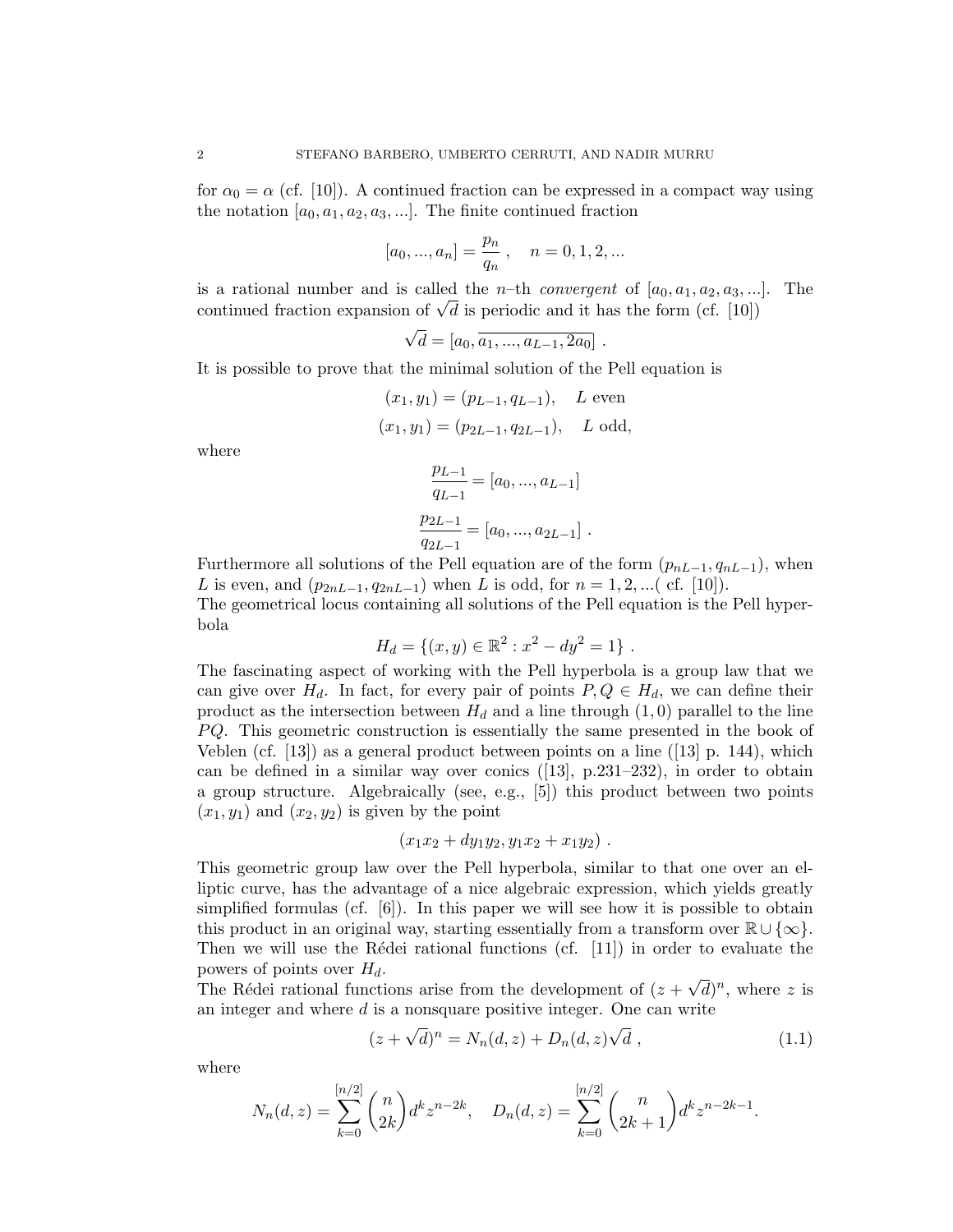The Rédei rational functions  $Q_n(d, z)$  are defined by

$$
Q_n(d, z) = \frac{N_n(d, z)}{D_n(d, z)}, \quad \forall n \ge 1.
$$
\n
$$
(1.2)
$$

It is well–known their multiplicative property

$$
Q_{nm}(d,z) = Q_n(d, Q_m(d,z)) ,
$$

for any couple of indexes  $n, m$ . Thus the Rédei functions are closed with respect to composition and satisfy the commutative property

$$
Q_n(d, Q_m(d, z)) = Q_m(d, Q_n(d, z)) .
$$

The multiplicative property of the Rédei functions has several applications. For example, this property has been exploited in order to create a public key cryptographic system (cf.  $[9]$ ). The Rédei rational functions reveal their utility in several graphic system (ci. [9]). The Reder rational functions reveal their utility in several other fields. Given a finite field  $\mathbb{F}_q$ , of order q, and  $\sqrt{d} \notin \mathbb{F}_q$ , then  $Q_n(d,z)$  is a permutation of  $\mathbb{F}_q$  if and only if  $(n, q + 1) = 1$  (see [7], p. 44). Another recent application of these functions is in finding a new bound for multiplicative character sums of nonlinear recurring sequences (cf. [4]). Moreover, they can be used in order to generate pseudorandom sequences (cf. [12]). In this paper we will see a totally different approach for the Rédei rational functions, studying an original connection between them and continued fractions. In particular we will see how we can apply Rédei rational functions in order to generate solutions of the Pell equation. This research starts from the fact that the sequence of functions  $Q_n(d, z)$ , by definition, research starts from the fact that the sequence of functions  $Q_n(a, z)$ , by definition,<br>converges to  $\sqrt{d}$ , i.e., Rédei functions are rational approximations of  $\sqrt{d}$ , for any parameter z. We know that the best rational approximations of an irrational number are provided by the convergents of its continued fraction (cf. [10]). So it would be beautiful to find a parameter z in order to obtain some convergents from  $Q_n(d, z)$ . In this paper we find the parameter z such that  $Q_{2n}(d, z)$  correspond to all the In this paper we find the parameter z such that  $Q_{2n}(a, z)$  correspond to all the convergents of the continued fraction of  $\sqrt{d}$ , leading to the solutions of the Pell equation. This method uses the Rédei rational functions in a totally different field from the classic ones and, considering the fast evaluation of Rédei rational functions (cf. [8]), it allows to generate solutions of the Pell equation in a rapid way.

## 2. A NEW OPERATION OVER  $\mathbb{R}^{\infty}$

We consider a transform, defined over  $\mathbb{R}^{\infty} = \mathbb{R} \cup {\infty}$  which induces a natural product over  $\mathbb{R}^{\infty}$ . We show how this operation is strictly related to the Rédei rational functions (cf. [11]), revealing a new interesting point of view to understand their multiplicative property.

 $\rho_d:\mathbb{R}^\infty\to\mathbb{R}^\infty$ 

**Definition 2.1.** For any positive real number d, we define the transform

$$
\rho_d(x) = \frac{x+1}{x-1} \sqrt{d} \ . \tag{2.1}
$$

As immediate consequences of (2.1), we have that

$$
\rho_d(1) = \infty, \quad \rho_d(0) = -\sqrt{d}, \quad \rho_d(\infty) = \sqrt{d}.
$$
\n(2.2)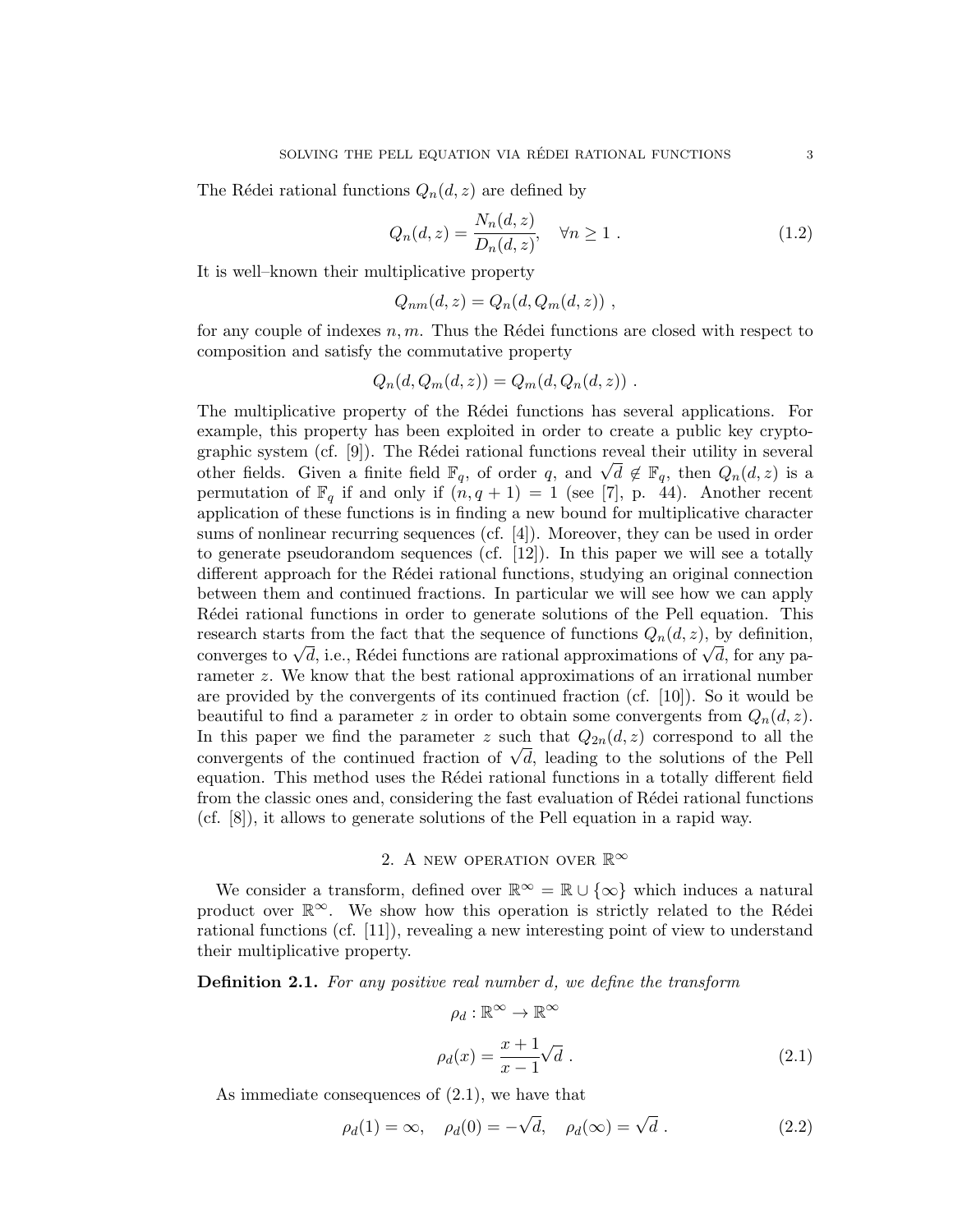Moreover, we can easily find the inverse of  $\rho_d$ :

$$
\rho_d^{-1}(x) = \frac{x + \sqrt{d}}{x - \sqrt{d}}.
$$
\n(2.3)

A more important achievement is the product  $\odot_d$ , induced by  $\rho_d$  over  $\mathbb{R}^\infty$ 

$$
x \odot_d y = \rho_d(\rho_d^{-1}(x)\rho_d^{-1}(y)) = \frac{d+xy}{x+y},
$$
\n(2.4)

which is surely associative and commutative. Furthermore, comparing  $\odot_d$  with the usual product over  $\mathbb{R}, \sqrt{d}$  plays the role of  $\infty$  and  $-\sqrt{d}$  the role of 0, since we have the following relations for all  $x \in \mathbb{R}^{\infty}$ 

$$
\sqrt{d}\odot_d x = \frac{d+\sqrt{d}x}{\sqrt{d}+x} = \sqrt{d} \text{ and } -\sqrt{d}\odot_d x = -\sqrt{d}.
$$

These properties, together with (2.2), suggest that this new product induces a group structure on the set

$$
P_d := \mathbb{R}^{\infty} - \{\pm \sqrt{d}\}.
$$

Over  $(P_d, \odot_d)$ ,  $\infty$  is the identity with respect to  $\odot_d$  and any element x has the unique inverse  $-x$  since

$$
x \odot_d \infty = x, \quad x \odot_d (-x) = \infty, \quad \forall x \in P_d .
$$

We immediately have the following.

**Theorem 2.2.**  $(P_d, \odot_d)$  is a commutative group. The transform  $\rho_d$  is an isomorphism from the group  $(R^*, \cdot)$ , of nonzero real numbers under ordinary multiplication, into the group  $(P_d, \odot_d)$ .

**Remark 2.3.** If we consider two positive real numbers d, e, we also have an immediate isomorphism between  $(P_d, \odot_d)$  and  $(P_e, \odot_e)$ :

$$
\phi: P_e \to P_d
$$

$$
\phi: x \mapsto x\sqrt{\frac{d}{e}}
$$

.

We now show a wonderful relation relating the product  $(2.4)$  and the Rédei rational functions (cf. [11]). It is well–known that for any pair of indices m and  $n,$ 

$$
Q_{nm}(d,z) = Q_n(d, Q_m(d,z))
$$
\n
$$
(2.5)
$$

but what can we say about  $Q_{n+m}(d, z)$ ? Using product (2.4) the answer is simple and furthermore we can use this fact in order to obtain the multiplicative property in a more explicative way than the usual one (see [7], p. 22–23).

Proposition 2.4. With the notation introduced above

$$
Q_{n+m}(d,z) = Q_n(d,z) \odot_d Q_m(d,z).
$$

*Proof.* For the sake of simplicity, here we omit the variables  $z$  and  $d$ , so

$$
N_n(d, z) = N_n
$$
,  $D_n(d, z) = D_n$ ,  $Q_n(d, z) = Q_n$ .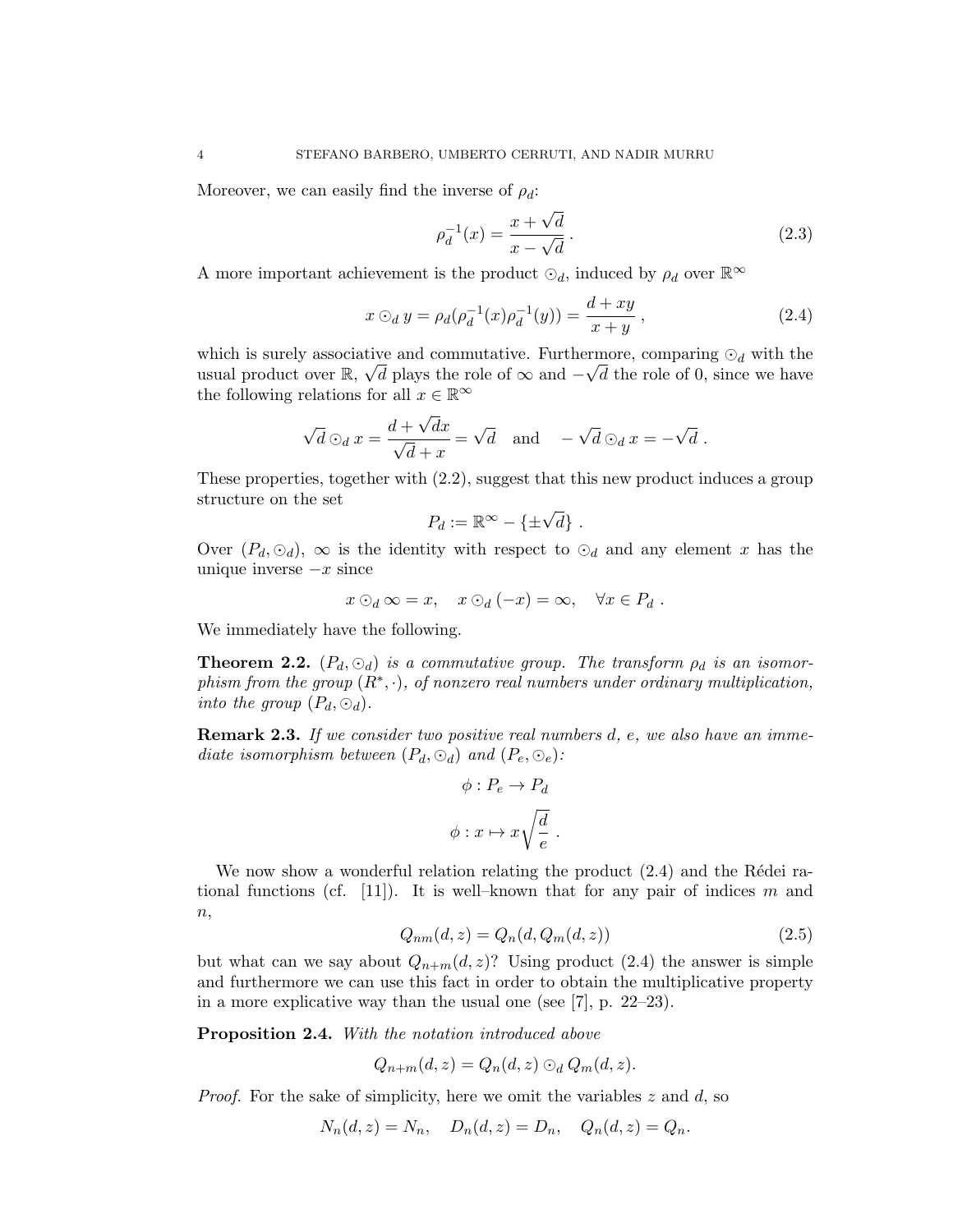Using a matricial approach (cf. [3]) we have

$$
\begin{pmatrix} z & d \\ 1 & z \end{pmatrix}^n = \begin{pmatrix} N_n & dD_n \\ D_n & N_n \end{pmatrix},
$$
\n(2.6)

so

$$
\begin{pmatrix} N_{n+m} & dD_{n+m} \\ D_{n+m} & N_{n+m} \end{pmatrix} = \begin{pmatrix} N_n & dD_n \\ D_n & N_n \end{pmatrix} \begin{pmatrix} N_m & dD_m \\ D_m & N_m \end{pmatrix}.
$$

Comparing the resulting matrix on the right with the one on the left, we finally obtain the relations

$$
\begin{cases}\nN_{n+m} = N_n N_m + dD_n D_m \\
D_{n+m} = D_n N_m + N_n D_m \,.\n\end{cases} \tag{2.7}
$$

Now the proof is straightforward using  $(2.7)$  and definition of Rédei rational functions (1.2):

$$
Q_n \odot_d Q_m = \frac{d + Q_n Q_m}{Q_n + Q_m} = \frac{d + \frac{N_n}{D_n} \cdot \frac{N_m}{D_m}}{\frac{N_n}{D_n} + \frac{N_m}{D_m}} = \frac{N_n N_m + dD_n D_m}{N_n D_m + N_m D_n} = Q_{n+m} .
$$

**Remark 2.5.** It is interesting to consider the additive property of the Rédei rational functions because it clarifies the meaning of the multiplicative property and makes this relation simpler to use. Furthermore, we can relate these functions to the integers with the operations of sum and product, extending their definition to negative indexes n through this matricial approach. Indeed the set of the Rédei rational functions  $\{Q_n(d,z), \forall n \in \mathbb{Z}\}\$  with the operations  $\odot_d$  and  $\circ$  (the composition of functions) is a ring isomorphic to  $(\mathbb{Z}, +, \cdot)$ .

The previous proposition is a powerful tool, which enables us to evaluate the powers of elements with respect to the product (2.4).

Corollary 2.6. Let  $z^{n_{\odot_d}} = z \odot_d \cdots \odot_d z$  $\overbrace{n}$ be the  $n$ -th power of z with respect to the product  $(2.4)$ . Then

$$
z^{n_{\odot_d}} = Q_n(d,z) \ .
$$

*Proof.* From  $(1.1)$  and  $(1.2)$ , when  $n = 1$ 

$$
z=Q_1(d,z)\;.
$$

Therefore

$$
z^{n_{\odot_d}} = z \odot_d \cdots \odot_d z = Q_1(d, z) \odot_d \cdots \odot_d Q_1(d, z) = Q_{1+\cdots+1}(d, z) = Q_n(d, z).
$$

This Corollary shines a light on the multiplicative property (2.5), which holds because  $Q_n(d, z)$  is essentially a power of an element with respect to the product  $(2.4):$ 

$$
Q_n(d, Q_m(d, z)) = (Q_m(d, z))^{n_{\odot_d}} = (z^{m_{\odot_d}})^{n_{\odot_d}} = z^{nm_{\odot_d}} = Q_{nm}(d, z).
$$

This proof for the multiplicative property allows us to consider the Rédei rational functions as a power of an element and in this way they are easier to use, as we will see later.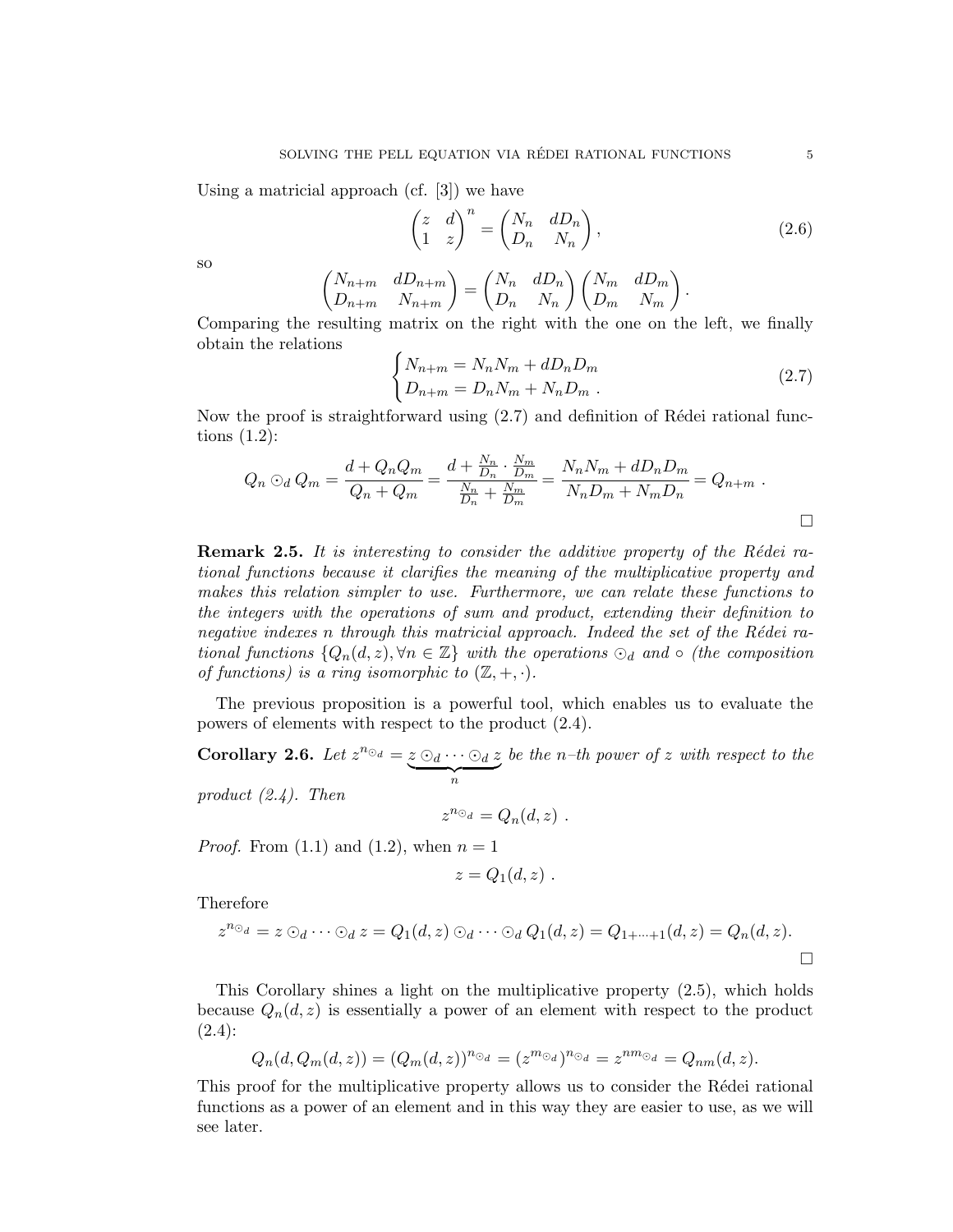## 3. A commutative group over Pell hyperbola

The group  $(P_d, \odot_d)$ , related to a nonsquare positive integer d, reveals some important connections to the Pell hyperbola

$$
H_d = \{ (x, y) \in \mathbb{R}^2 / x^2 - dy^2 = 1 \},\
$$

with asymptotes

$$
y = \pm \frac{x}{\sqrt{d}}.
$$

The Pell hyperbola  $H_d$  can be parametrically represented using the line

$$
y = \frac{1}{m}(x+1) \tag{3.1}
$$

Here we use, as parameter m, the cotangent of the angle formed with the  $x$ –axis, instead of the usual tangent. We choose the cotangent as parameter because it is the only choice which allows us to have a correspondence between  $P_d$  and  $H_d$ . Indeed in this case  $\infty$  (the identity of  $P_d$ ) will correspond to  $(1,0)$  (the identity of  $H_d$ ). Moreover, the two points at the infinity are obtained by the parameters  $\pm \sqrt{d}$ . Now, for all  $m \neq \pm \sqrt{d}$ , the line (3.1) intersects  $H_d$  in only two points: (-1,0) and another one. Thus it seems natural to visualize  $P_d$  as the parametric line. Moreover, the bijection

$$
\epsilon_d: P_d \to H_d
$$

$$
\epsilon_d: m \mapsto \left(\frac{m^2 + d}{m^2 - d}, \frac{2m}{m^2 - d}\right),
$$

yields a solution to the system

$$
\begin{cases}\nx^2 - dy^2 = 1 \\
y = \frac{1}{m}(x+1)\n\end{cases} (3.2)
$$

In fact, we find two solutions  $(-1,0), \ \left(\frac{m^2+d}{m^2-d}\right)$  $\frac{m^2+d}{m^2-d}$ ,  $\frac{2m}{m^2-d}$ ). The bijection  $\epsilon_d$  maps 0 into  $(-1, 0)$ ,  $\infty$  into  $(1, 0)$ , and, using  $(3.1)$ , the inverse of  $\epsilon_d$  can be seen to be

$$
\tau: H_d \to P_d
$$

$$
\tau: (x, y) \mapsto \frac{1+x}{y} .
$$

We observe that the map  $\tau$  has no explicit dependence on d, but this dependence is implicit when we consider a point  $(x, y) \in H_d$ . Since we have a bijection from  $P_d$  to  $H_d$ , we can transform the product  $\odot_d$  over  $P_d$  into a product  $\odot_H$  over  $H_d$  as

$$
(s,t)\odot_H(u,v)=\epsilon_d(\tau(s,t)\odot_d\tau(u,v)),\quad \forall (s,t),(u,v)\in H_d.
$$

Using the definitions of  $\epsilon$  and  $\tau$ :

$$
\tau(s,t) \odot_d \tau(u,v) = \left(\frac{1+s}{t}\right) \odot_d \left(\frac{1+u}{v}\right) = \frac{1+s+u+su+dtv}{t+tu+v+sv},
$$

and, using the relations  $s^2 - dt^2 = 1$  and  $u^2 - dv^2 = 1$ , finally we have

$$
(s,t) O_H(u,v) = (su + dtv, tu + sv).
$$
 (3.3)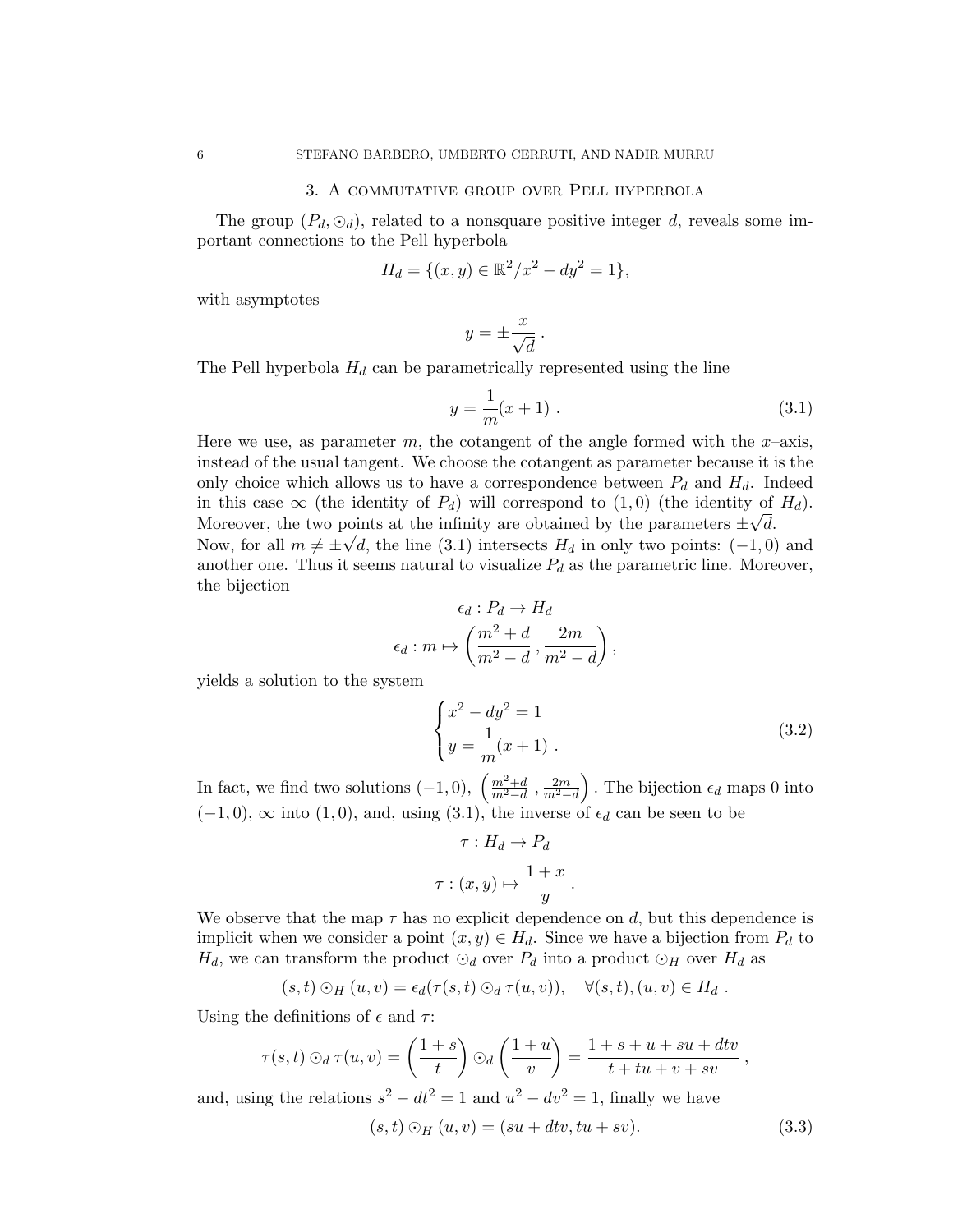The operation constructed on  $H_d$  has all the good properties of  $\odot_d$ . Therefore we have the following

**Theorem 3.1.**  $(H_d, \odot_H)$  is isomorphic to  $(P_d, \odot_d)$  and  $(H_d, \odot_H)$  is a commutative group.

As we have seen in the introduction, the product (3.3) is a classical product used to construct a group over a conic, but here we have seen how it is possible to obtain this product in an original way, starting essentially from a transform over  $\mathbb{R}^{\infty}$ .

**Remark 3.2.**  $H_d$  is isomorphic to the group of unit norm elements in  $\mathbb{Q}(\sqrt{\frac{m}{n}})$  $d).$ Remembering that √ √

$$
\mathbb{Q}(\sqrt{d}) = \{s + t\sqrt{d} : s, t \in \mathbb{Q}\},\
$$

the natural product between two elements of  $\mathbb{Q}(\sqrt{d})$  $d)$  is

 $(s + t)$ √  $d)(u + v)$ √  $d) = (su + dtv) + (tu + sv)$ √ d.

**Remark 3.3.** We can easily observe that the products  $\odot_d$  and  $\odot_H$ , and the transformations  $\epsilon_d, \tau$ , all involve only rational operations. If we consider  $\mathbb{P}_d = \mathbb{Q} \cup \{\infty\} =$  $\mathbb{Q}^{\infty}$  and  $\mathbb{H}_d = \{(x, y) \in H_d/x, y \in \mathbb{Q}\}\$ , then we retrieve again  $\epsilon_d, \tau$ , as isomorphisms between  $\mathbb{P}_d$  and  $\mathbb{H}_d$ . Furthermore  $\mathbb{P}_d$  does not depend on d and  $(\mathbb{P}_d, \odot_d) \cong (\mathbb{Q}^*, \cdot)$ .

## 4. GENERATING SOLUTIONS OF THE PELL EQUATION VIA RÉDEI RATIONAL **FUNCTIONS**

We are ready to put together all the results obtained in the previous sections. The main purpose of this work is to reveal a beautiful connection among Redéi rational functions, the product  $\odot_H$  and solutions of the Pell equation.

The matrix representation of  $N_n(d, z)$ ,  $D_n(d, z)$ , introduced in Proposition 2.4, allows us to consider

$$
(N_n(d, z))_{n=0}^{+\infty} = \mathcal{W}(1, z, 2z, z^2 - d)
$$
  

$$
(D_n(d, z))_{n=0}^{+\infty} = \mathcal{W}(0, 1, 2z, z^2 - d).
$$

Here  $(a_n)_{n=0}^{+\infty} = \mathcal{W}(a, b, h, k)$  indicates the linear recurrent sequence of order 2, with initial conditions a, b and characteristic polynomial  $t^2 - ht + k$ , i.e.,

$$
\begin{cases}\na_0 = a \\
a_1 = b \\
a_n = ha_{n-1} - ka_{n-2} \quad \forall n \ge 2.\n\end{cases}
$$

Now for any point  $(x, y) \in H_d$  we set

$$
(x_n,y_n)=(x,y)^{n_{\odot}H},
$$

where

$$
(x_0, y_0) = (1, 0)
$$
 and  $(x_1, y_1) = (x, y)$ .

We know that

$$
(x + y\sqrt{d})^n = x_n + y_n\sqrt{d} ,
$$

and so  $(x_n), (y_n)$ , as sequences, recur with polynomial  $t^2 - 2xt + 1$ . We can easily observe that  $(x, y)^{n_{\odot} H} = (F_n(x), yG_n(x))$  and

$$
(F_n(x))_{n=0}^{+\infty} = \mathcal{W}(1, x, 2x, 1)
$$
  

$$
(G_n(x))_{n=0}^{+\infty} = \mathcal{W}(0, 1, 2x, 1).
$$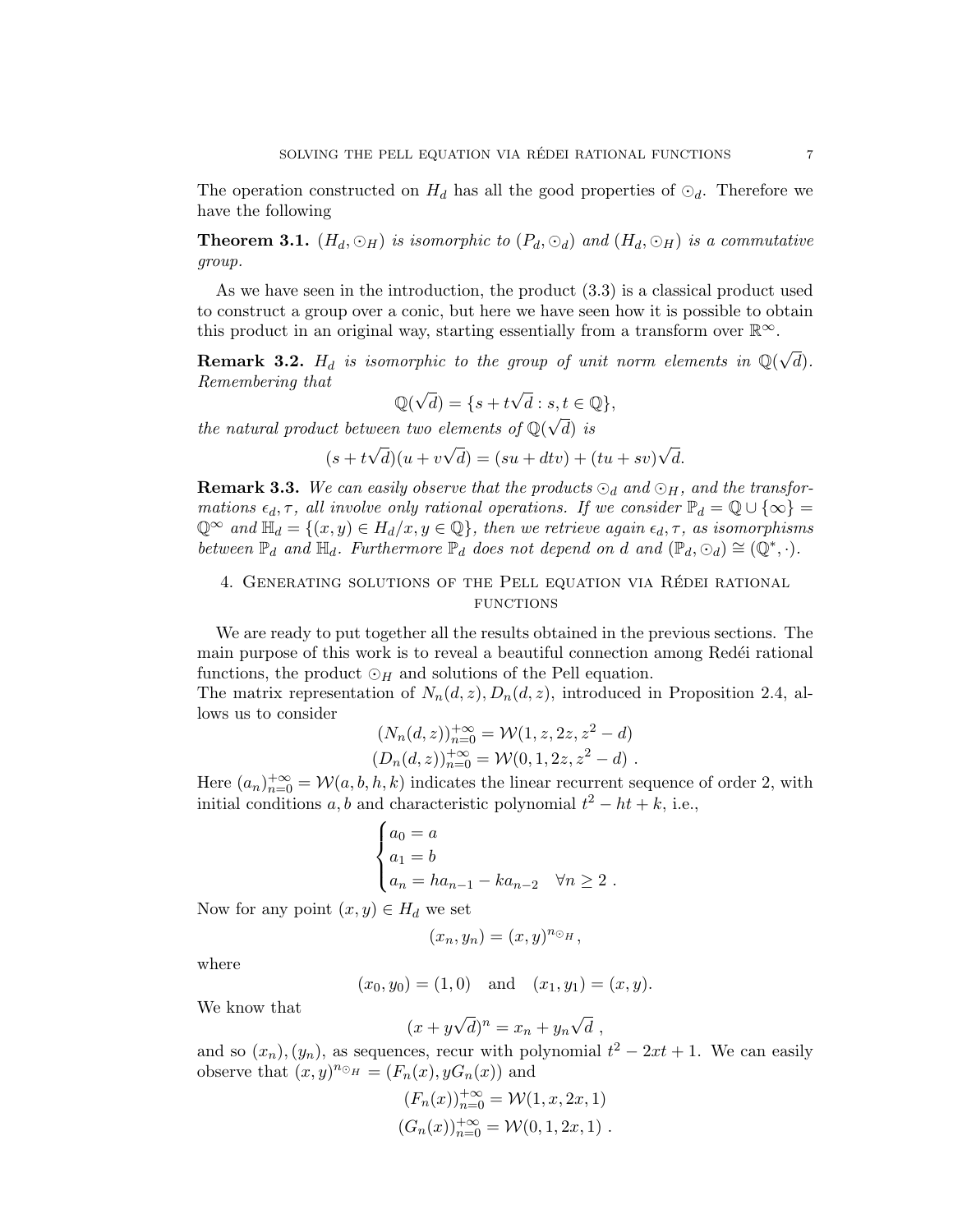Now, comparing the recurrence of  $F_n(x)$  and  $N_n(d, z)$ , we can see that they coincide when

$$
z = x \quad \text{and} \quad z^2 - d = 1 \;,
$$

i.e.,  $d = z^2 - 1 = x^2 - 1$ . We immediately have the following

Proposition 4.1. With notation introduced above

$$
F_n(x) = N_n(x^2 - 1, x)
$$
 and  $G_n(x) = D_n(x^2 - 1, x)$ .

Let us recall Dickson polynomials (cf. [2]):

$$
g_n(a,x) = \sum_{i=0}^{\lfloor n/2 \rfloor} \frac{n}{n-i} {n-i \choose i} (-a)^i x^{n-2i},
$$

introduced by L. E. Dickson over finite fields. He studied when they give permutation of the elements of the finite fields. Furthermore, Dickson polynomials are related to the classical Chebyshev polynomials and they are used in several areas, like cryptography, pseudoprimality testing, in order to construct irreducible polynomials over finite fields and in many other applications of the number theory. The Rédei rational functions are related to the Dickson polynomials:

$$
2N_n(d,z) = g_n(2z, z^2 - d).
$$

When  $a = 1$ , the sequence  $(g_n(1, x) = g_n(x))_{n=0}^{+\infty}$  recurs with characteristic polynomial  $t^2 - xt + 1$  and we can observe that

$$
F_n(x) = \frac{1}{2}g_n(2x) = N_n(x^2 - 1, x).
$$

Since  $(x, y)^{nm_{\odot}H} = ((x, y)^{n_{\odot}H})^{m_{\odot}H}$ ,  $F_n(F_m(x)) = F_{nm}(x)$  and we have retrieved the multiplicative property of  $g_n(x)$ . Furthermore we have the explicit formula for  $F_n(x)$ :

$$
F_n(x) = \frac{1}{2} \sum_{i=0}^{[n/2]} \frac{n}{n-i} {n-i \choose i} (-1)^i x^{n-2i}.
$$

Corollary 2.6 allows us to point out that

$$
Q_n(d,\cdot):(\mathbb{Q}^{\infty},\odot_d)\to(\mathbb{Q}^{\infty},\odot_d)
$$

is a morphism for all *n* and maps z into  $z^{n_{\odot_d}}$ . In fact,

$$
Q_n(d, a \odot_d b) = (a \odot_d b)^{n \odot_d} = a^{n \odot_d} \odot_d b^{n \odot_d} = Q_n(d, a) \odot_d Q_n(d, b).
$$

We have

$$
Q_n\left(d, \frac{d+ab}{a+b}\right) = \frac{d+Q_n(d,a)Q_n(d,b)}{Q_n(d,a)+Q_n(d,b)},
$$

and when  $a = b = z$ ,

$$
Q_n\left(d, \frac{d+z^2}{2z}\right) = \frac{d+Q_n(d,z)^2}{2Q_n(d,z)} = Q_n(d,z) \odot_d Q_n(d,z) = Q_{2n}(d,z).
$$

Given  $(x, y) \in H_d$ , we obtain

$$
(\tau(x,y))^{n_{\odot_d}} = \left(\frac{1+x}{y}\right)^{n_{\odot_d}} = Q_n\left(d, \frac{1+x}{y}\right).
$$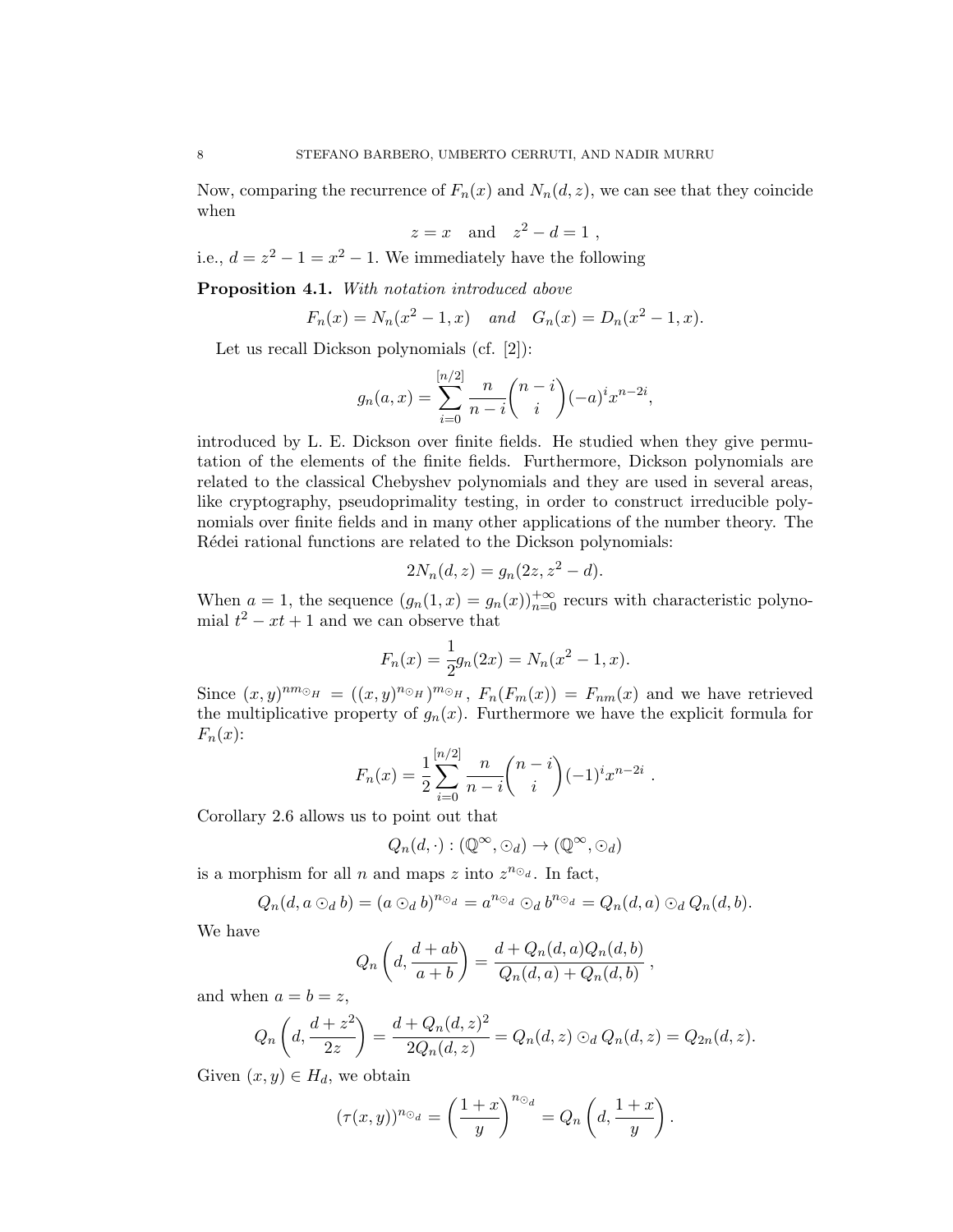Since  $(\tau(x,y))^{n_{\odot_d}} = \tau((x,y)^{n_{\odot_H}})$ ,

$$
\frac{1 + F_n(x)}{yG_n(x)} = \tau((F_n(x), yG_n(x))) = Q_n\left(d, \frac{1+x}{y}\right),
$$

and thus

$$
\left(\frac{1+x}{y}\right)^{n_{\odot_d}} = \frac{1+N_n(x^2-1,x)}{yD_n(x^2-1,x)}\,. \tag{4.1}
$$

.

**Proposition 4.2.** For any  $(x, y) \in H_d$ 

$$
\left(\frac{1+x}{y}\right)^{2n_{\odot_d}} = \frac{F_n(x)}{yG_n(x)} = \frac{N_n(x^2-1, x)}{yD_n(x^2-1, x)}
$$

*Proof.* Here, we write  $N_n, D_n$ , instead of  $N_n(x^2 - 1, x), D_n(x^2 - 1, x)$ . We want to prove the equality

$$
\frac{1 + F_{2n}(x)}{yG_{2n}(x)} = \frac{F_n(x)}{yG_n(x)},
$$

and so we consider

$$
\frac{1+N_{2n}}{yD_{2n}} - \frac{N_n}{yD_n} = \frac{D_n + D_n N_{2n} - N_n D_{2n}}{yD_{2n}D_n}.
$$

As a consequence of (2.7) we have

$$
N_{2n}(d, z) = N_n^2(d, z) + dD_n^2(d, z)
$$
  

$$
D_{2n}(d, z) = 2D_n(d, z)N_n(d, z) ,
$$

and

$$
\frac{1+N_{2n}}{yD_{2n}} - \frac{N_n}{yD_n} = \frac{D_n(1-N_n^2 + (x^2 - 1)D_n^2)}{yD_{2n}D_n} = 0.
$$

In fact, using  $(2.6)$ 

$$
N_n^2(d, z) - D_n^2(d, z) = (z^2 - d)^n,
$$

and in our case

$$
N_n^2(x^2 - 1, x) - (x^2 - 1)D_n^2(x^2 - 1, x) = 1.
$$

Corollary 4.3. With the notation at the beginning of Section 3, for any  $(x_1, y_1) \in$  $H_d$ , *i.e.*, such that  $x_1^2 - dy_1^2 = 1$ , we have

$$
Q_{2n}\left(d,\frac{x_1+1}{y_1}\right)=\frac{x_n}{y_n}.
$$

We want to apply all these tools, and in particular the Rédei rational functions, to the solutions of the Pell equation  $x^2 - dy^2 = 1$ . In what follows, we will use Rédei rational functions to find convergents of continued fractions which provide solutions of the Pell equation.

Let  $(x_1, y_1)$  be the minimal integer solution of the Pell equation and let  $\frac{p_n}{q_n}$ , for  $n = 0, 1, 2, \dots$ , be the convergents of the continued fraction of  $\sqrt{d}$  and L the length of the period. As we have seen in the introduction, it is well–known that  $(x_1, y_1) =$  $(p_{L-1}, q_{L-1})$  when L is even and  $(x_1, y_1) = (p_{2L-1}, q_{2L-1})$  when L is odd (see [10]).

 $\Box$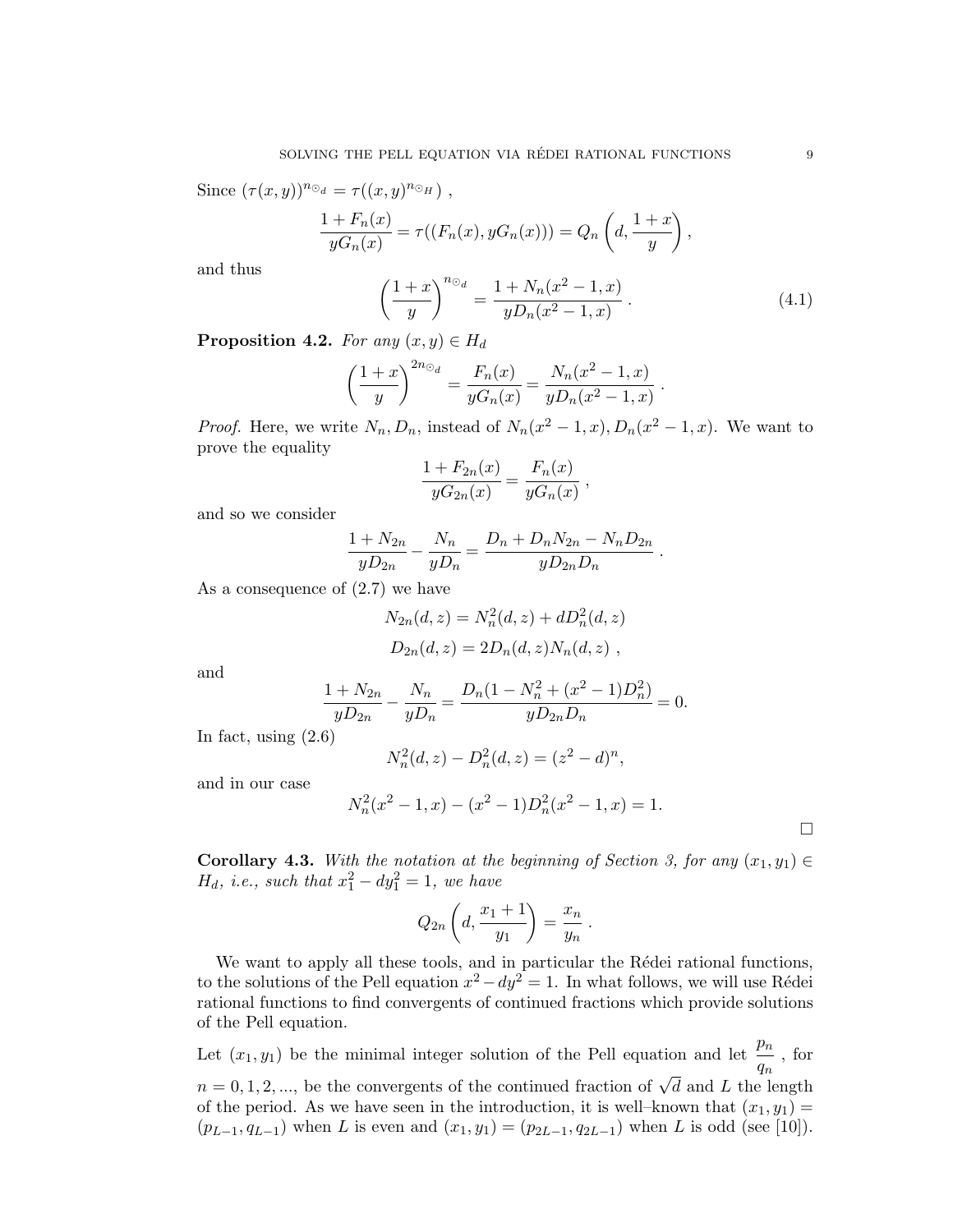Furthermore, all the solutions of the Pell equation are  $(p_{nL-1}, q_{nL-1})$ , when L is even, and  $(p_{2nL-1}, q_{2nL-1})$ , when L is odd, for  $n = 1, 2, \ldots$ . Then we have

$$
(x_1, y_1)^{n_{\odot} H} = (x_n, y_n) = (p_{nL-1}, q_{nL-1})
$$

or

$$
(x_1, y_1)^{n_{\odot} H} = (x_n, y_n) = (p_{2nL-1}, q_{2nL-1}),
$$

when  $L$  is even or odd respectively, and by the last Corollary:

$$
Q_{2n}\left(d, \frac{x_1+1}{y_1}\right) = \frac{p_{nL-1}}{q_{nL-1}}, \quad L \text{ even}
$$

$$
Q_{2n}\left(d, \frac{x_1+1}{y_1}\right) = \frac{p_{2nL-1}}{q_{2nL-1}}, \quad L \text{ odd }.
$$

In other words, using Rédei rational functions, we can evaluate all the convergents In other words, using Redei rational functions, we can evaluate all the convert of the continued fraction of  $\sqrt{d}$  leading to the solutions of the Pell equation.

#### **REFERENCES**

- [1] L. E. Dickson, History of the theory of numbers, Vol. II, Diophantine analysis, Carnegie Institution, Washington, DC, 1920.
- [2] L. E. Dickson, The analytic representation of substitutions on a power of a prime number of letters with a discussion of the linear group, Ann. of Math., 11, 65–120, 161–183, 1896–1897.
- [3] J. von zur Gathen, Tests for permutation polynomials, SIAM J. Comput., 20, 591–602, 1991.
- [4] D. Gomez, A. Winterhof, *Multiplicative character sums of recurring sequences with Rédei* functions, Lecture Notes in Computer Science, Vol. 5203, Sequences and Their Applications, 175–181, 2008.
- [5] M. Jacobson, W. Hugh, Solving the Pell equation, CMS Books in Mathematics, Canadian Mathematical Society, 2009.
- [6] F. Lemmermeyer, Higher descent on Pell conics. III. The first 2-descent, available on http://arxiv.org/abs/math/0311310v1, 2003.
- [7] R. Lidl, G. L. Mullen and G. Turnwald, Dickson polynomials, Pitman Monogr. Surveys Pure appl. Math. 65, Longman, 1993.
- [8] W. More, Fast evaluation of Rédei functions, Applicable Algebra in Engineering, Communication and Computing, Vol. 6, No. 3, 171–173, 1995.
- [9] R. Nobauer, Cryptanalysis of the Rédei scheme, Contributions to General Algebra, 3, 255–264, 1984.
- [10] C. D. Olds, *Continued fractions*, Random House, 1963.
- [11] L. R´edei, Uber eindeuting umkehrbare polynome in endlichen korpen, Acta Sci. Math. (Szeged), 11, 85–92, 1946.
- [12] A. Topuzoglu, A. Winterhof, Topics in Geometry, Coding Theory and Cryptography, Algebra and Applications, Vol. 6, 135–166, 2006.
- [13] O. Veblen, J. W. Young, Projective Geometry, Vol. I, Boston: Ginn & Co., 1938.
- [14] A. Weil, Number theory: an approach through history, Birkhauser, Boston, 1984.